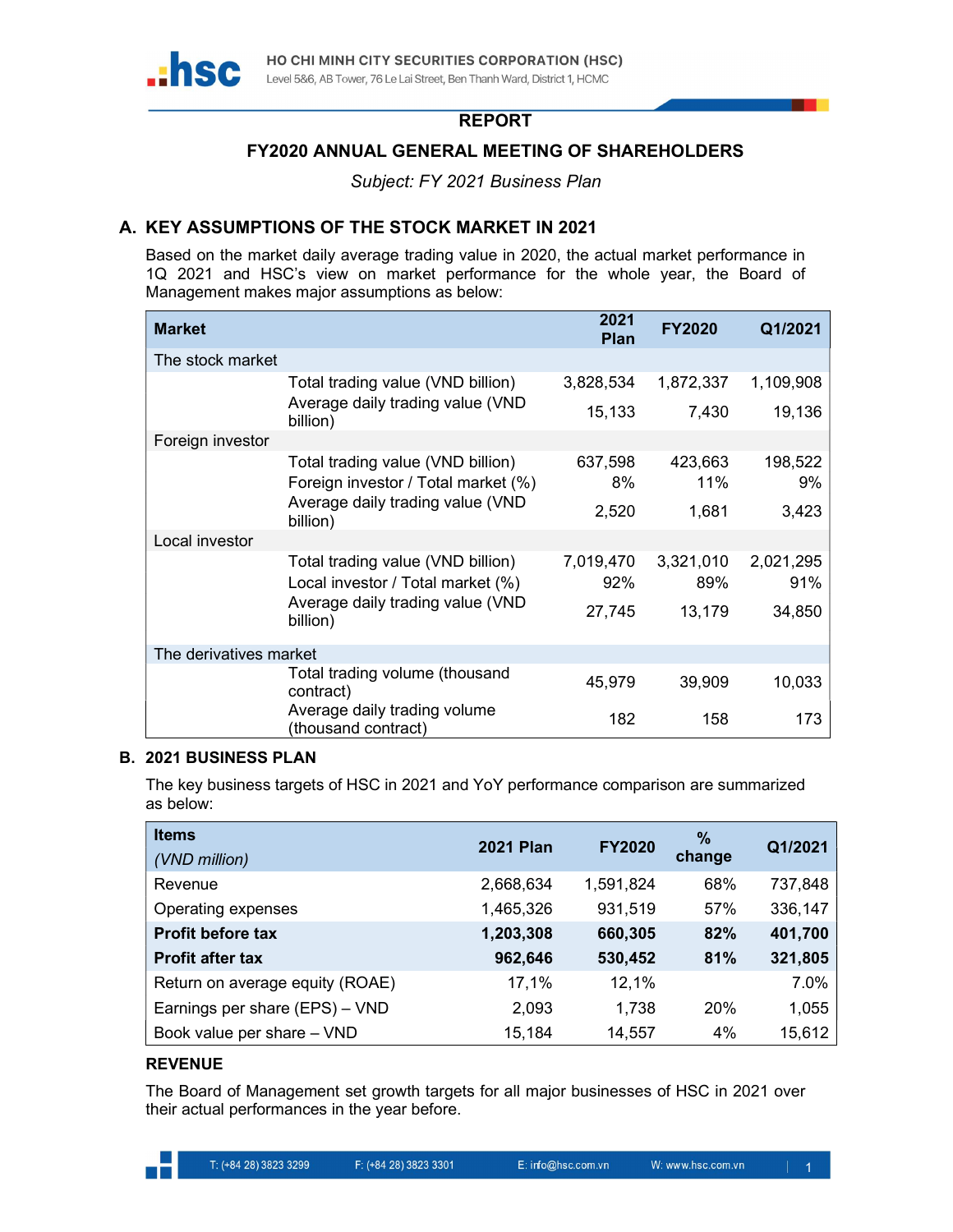| <b>REVENUE</b><br>(VND million) | <b>2021 Plan</b> | <b>FY2020</b> | $\frac{0}{0}$<br>change | Q1/2021 |
|---------------------------------|------------------|---------------|-------------------------|---------|
| Brokerage fee                   | 1,035,791        | 621,464       | 67%                     | 294,526 |
| Income from loans               | 973,236          | 549,942       | 77%                     | 222,065 |
| Proprietary investments         | 564,607          | 369,388       | 53%                     | 202,803 |
| Financial advisory services     | 80,000           | 37,741        | 112%                    | 15,638  |
| Other revenues                  | 15,000           | 13,289        | 14%                     | 2,816   |
| <b>Total revenue</b>            | 2,668,634        | 1,591,824     | 68%                     | 737,848 |

### Brokerage fee

Based on the key assumptions that the market daily average trading value is VND15,100 billion and that local investors account for 92% of total trading value, HSC plans to achieve VND1,036 billion of brokerage fee in 2021, which translates to an increase of 67% YoY. Key business strategies in 2020 are highlighted as below:

- $\triangleright$  Retail Client Division:
	- To complete the on-going restructuring to stabilize the brokerage team and to carry out training courses to help the team attract and retain talent. Those efforts are aimed at further enhancing client service quality to meet the evolving demand of clients, especially big clients;
	- To diversify the service portfolio through upgrading the bond distribution platform (ActiveBond), increasing covered warrant issuance size and raising shareholder capital to grow the margin loan book;
	- To accelerate the development and implementation of a new digitalized operating model through launching the digitalized service and trading platform – myhsc - which will be available on both web and mobile platforms;
	- To offer securities investment account opening online on the web platform and to link payment with banks; and
	- To complete the renovation of offices of the Retail Client Division.

With those guiding strategies, the Retail Client Division targets to achieve VND700 billions of brokerage fee, assuming HSC's market share in the local client segment remains at 6% and market share in the derivatives brokerage reaches 12%.

- $\triangleright$  In 2021, the Institutional Client Division will continue to enhance the professional services, which have been the core strength of HSC, and concurrently solidify our capabilities and accelerate marketing activities to capture the expected capital inflow to Vietnam from major global asset managers upon the stock market status upgrade. The key performance targets of the division in 2021 are as below:
	- To maintain the leading market share of 23% in the total trading value of foreign clients;
	- To increase fee income from stock and bond brokerage transactions, to co-ordinate with other businesses of HSC to accelerate M&A transactions and to actively participate in major put-through transactions;
	- To upgrade the IT infrastructure and implement new trading features to offer clients an advanced, speedy and accurate trading platform;
	- To complete the procedures for trading on the futures market for institutional clients; and
	- To co-ordinate with the Research division, Retail Client division, Corporate Finance Advisory division to organize annual client events.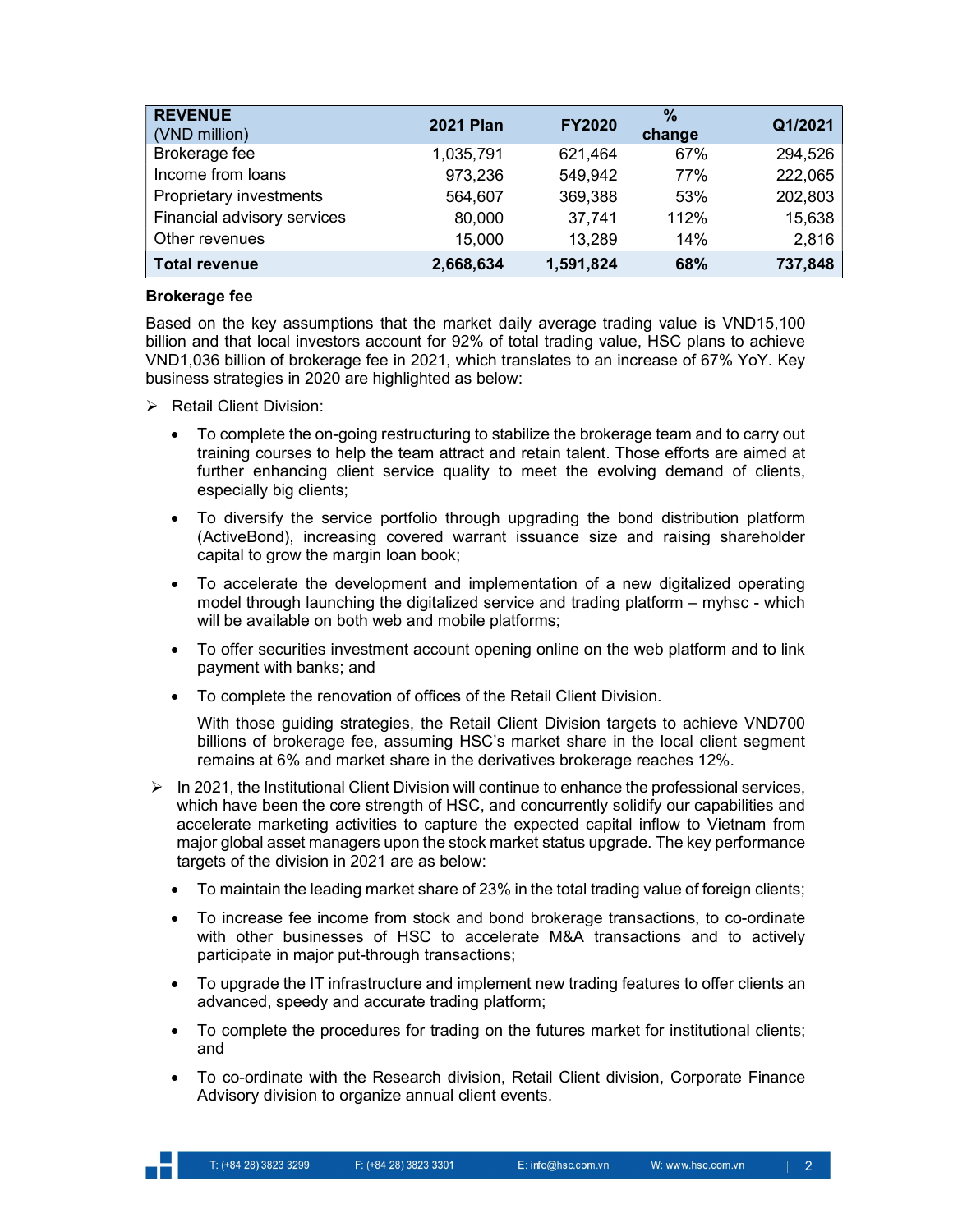Brokerage fee revenue of the Institutional Client division is targeted to increase to VND334 billion, which translates to a growth of 38% YoY.

#### Income from loans

Demand for margin loan is expected to remain high in 2021 in line with the assumption on the growth of trading value of the stock market.

The margin lending business in 2021 will be more competitive as foreign-invested securities companies and bank-backed securities companies, which have strong and low-cost financial capabilities, are expected to continue their low-price strategies. However, HSC, with capital strengths and exceptional service quality, is expected to be able to maintain our leading position in the business, especially in the big-client segment.

HSC will continue to leverage our strengths in the margin lending business, persistently pursue our risk management policies and manage our margin lending model effectively to facilitate our clients' investing activities.

#### Proprietary Investments

The Proprietary Investments business will continue to play a pivotal role in the developments of new products and services through activities such as market making, risk hedging and client transaction supporting. In 2021, HSC will focus on expanding our business in the derivatives market and increasing covered warrant issuance size. We will also prudently manage our equity investment portfolio to capture growth opportunities in the stock market.

In 2021, the business targets to generate VND565 billion of revenue, which translates to a 53% growth YoY.

### Financial Advisory Services

Deal flow is expected to resume in 2021 after the Covid-19 pandemic and its associated disruptions postponed almost all advisory transactions in the year before. To capture the opportunities, the Financial Advisory business will focus on the followings in 2021:

- To build and execute a comprehensive plan to approach target companies for its advisory services. The plan will include offering investor relation (IR) services to listed companies, managed account services to high net-worth clients and other products and services in the eco-system of HSC;
- To expand the Financial Advisory team to facilitate the execution of advisory transactions;
- To co-ordinate with the Retail Client business, Institutional Client business and Treasury Management to execute large-scale transactions.

The business's revenue in 2021 is expected to come from M&A advisory service, capital issuance advisory service and listing advisory service, both in the equity and debt markets. The targeted revenue in 2021 is VND80 billion, which is more than double revenue in the year before. The revenue guidance is built upon transactions that are expected to be concluded in 2021.

| <b>OPERATING EXPENSES</b><br>(VND million) | <b>2021 Plan</b> | <b>FY2020</b> | % change | Q1/2021 |
|--------------------------------------------|------------------|---------------|----------|---------|
| Variable expenses                          | 902,793          | 458,885       | 97%      | 229,975 |
| Securities trading fee                     | 265,674          | 153,467       | 73%      | 70,034  |
| Brokerage commission                       | 197,639          | 83,303        | 137%     | 50,183  |
| Interest expenses                          | 433,361          | 207,050       | 109%     | 106,431 |

#### 2021 OPERATING EXPENSES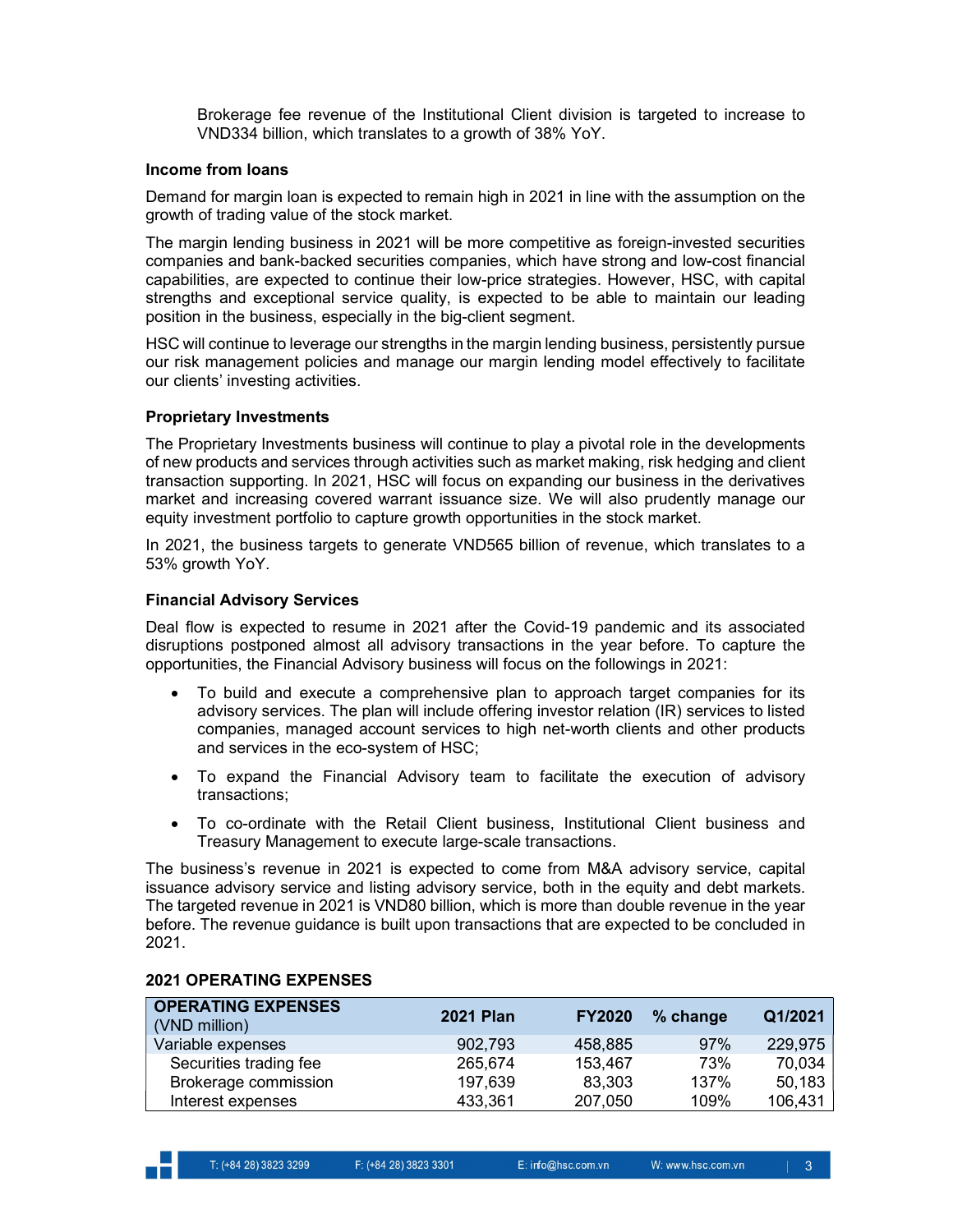| Other expenses                   | 6,118     | 15,064  | $-59%$  | 3,327   |
|----------------------------------|-----------|---------|---------|---------|
| <b>Fixed expenses</b>            | 562,533   | 472,633 | 19%     | 106,172 |
| Payroll expense                  | 365,427   | 277,790 | 32%     | 64,157  |
| Office related expenses          | 61,336    | 55,734  | 10%     | 11,640  |
| IT related expenses              | 85,921    | 82,145  | 5%      | 18,780  |
| External service expenses        | 6,209     | 16,135  | $-62\%$ | 1,854   |
| Marketing, communication expense | 19,479    | 9,262   | 110%    | 2,689   |
| Other expenses                   | 24,161    | 31,566  | $-23%$  | 7,052   |
| <b>Total operating expenses</b>  | 1,465,326 | 931,519 | 57%     | 336,147 |

The total of operating expenses in 2021 is estimated at VND1,465 billion, which translates to a 57% increase YoY. That is largely driven by an expected increase of 97% YoY of variable expenses. Fixed expenses are forecast to be higher by 19% YoY. The estimated cost-torevenue ratio is 55%, which is lower than 59% in the year before. Particularly:

- $\triangleright$  Variable expenses are expected to account for 62% of total expenses in 2021 (2020: 49%) and are comprised of expenses for revenue-generating activities such as brokerage expenses, brokerage commission expenses and interest expenses. These expenses are forecast to increase proportionally with HSC's brokerage fee and margin lending incomes in 2021, which are based on the assumptions on the market trading value, our market share and our ability to expand margin lending business in the year.
- $\triangleright$  The fixed expenses are expected to account for 38% of total operating expenses in 2021 (2020: 51%). The major expense items are as below:
	- Payroll expenses are budgeted to increase by 32% YoY as HSC plans to recruit some senior executives for the operations, risk management and legal teams in 2021.
	- Total office related expenses are expected to increase by 10% YoY, largely due to the booking of expenses for renovation and repairment of some office spaces which were finished in late 2020. Office rental expense; however, is expected to reduce by 9% YoY in 2021 thanks to the re-arrangement of office network in the year before.
	- IT expenses are budgeted to increase by 5% YoY as HSC will continue to invest in the IT infrastructure and to accelerate the development of digitalized brokerage services. IT capabilities play a pivotal role in the operations of securities companies in general and HSC in particular.
	- Expenses for external services are expected to reduce significantly in 2021 as all expenses associated with a consulting advisory service were recorded in 2020 and as HSC expects to save costs spent for cash counting at transaction offices.
	- Expenses for communication and marketing are budgeted to increase as HSC plans to push brand development activities and marketing for major businesses in 2021.
	- Other operating expenses that incur in the normal course of business will be monitored and controlled in 2021.

| <b>BALANCE SHEET</b><br>(VND million) | <b>Estimate</b><br>as at end<br>of 2021 | As at<br>31/12/2020 | % Change |
|---------------------------------------|-----------------------------------------|---------------------|----------|
| <b>A. CURRENT ASSETS</b>              | 19,700,000                              | 12,307,867          | 60%      |
| I. Financial assets                   | 19,200,000                              | 12,118,339          | 58%      |
| 1. Cash and cash equivalents          | 500,000                                 | 206,861             | 142%     |
| 2. FVTPL financial assets             | 6,000,000                               | 3,061,225           | 96%      |

## 2021 BALANCE SHEET